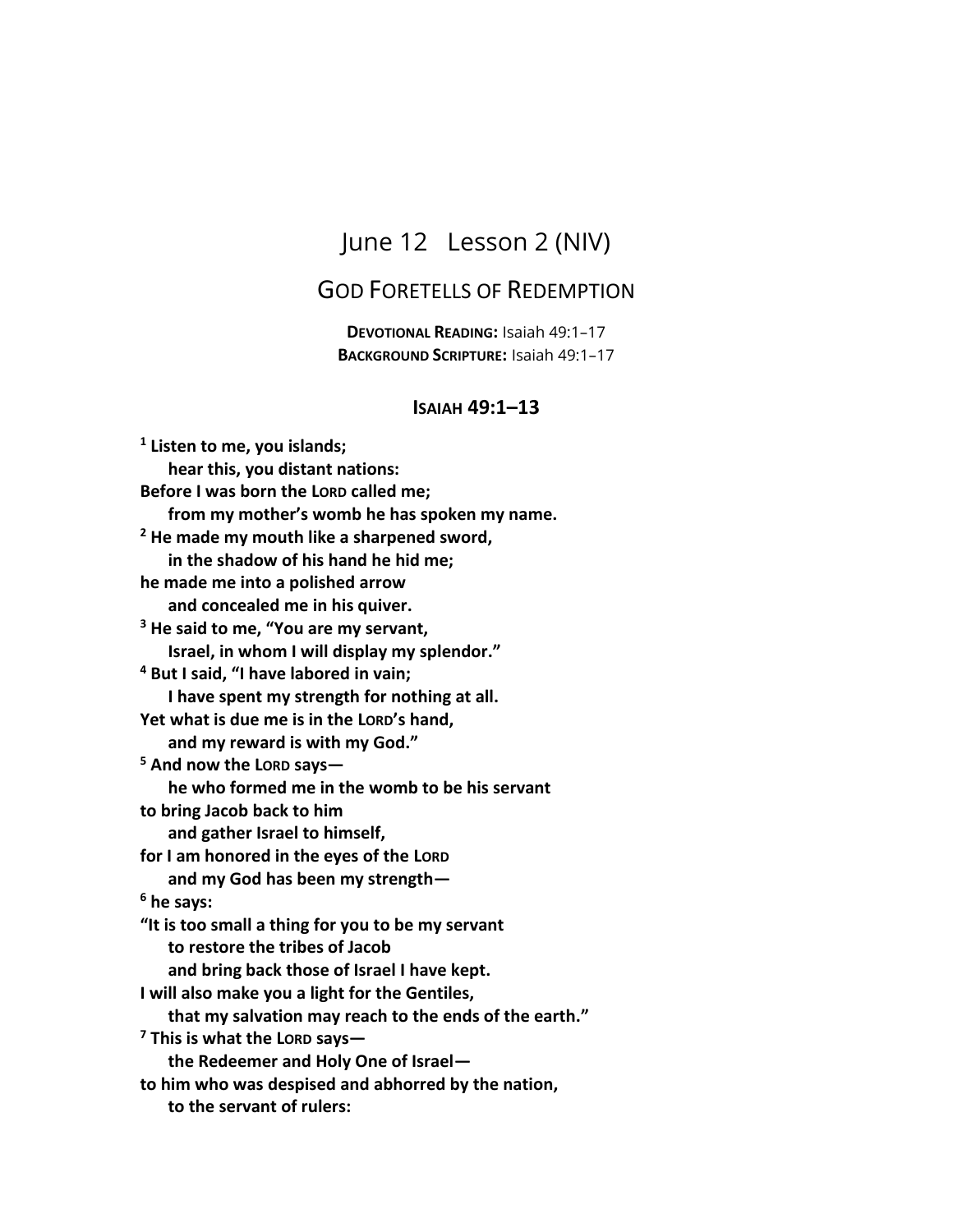**"Kings will see you and stand up, princes will see and bow down, because of the LORD, who is faithful, the Holy One of Israel, who has chosen you." <sup>8</sup> This is what the LORD says: "In the time of my favor I will answer you, and in the day of salvation I will help you; I will keep you and will make you to be a covenant for the people, to restore the land and to reassign its desolate inheritances, 9 to say to the captives, 'Come out,' and to those in darkness, 'Be free!' "They will feed beside the roads and find pasture on every barren hill. <sup>10</sup> They will neither hunger nor thirst, nor will the desert heat or the sun beat down on them. He who has compassion on them will guide them and lead them beside springs of water. <sup>11</sup> I will turn all my mountains into roads, and my highways will be raised up. <sup>12</sup> See, they will come from afar some from the north, some from the west, some from the region of Aswan." <sup>13</sup> Shout for joy, you heavens; rejoice, you earth; burst into song, you mountains! For the LORD comforts his people and will have compassion on his afflicted ones.**

### **KEY VERSE**

*This is what the LORD says: "In the time of my favor I will answer you, and in the day of salvation I will help you; I will keep you and will make you to be a covenant for the people, to restore the land and to reassign its desolate inheritances*,**—Isaiah 49:8**

## **PARTNERS IN A NEW CREATION**

Unit 1: God Delivers and Restores

LESSONS 1–4

## **LESSON OUTLINE**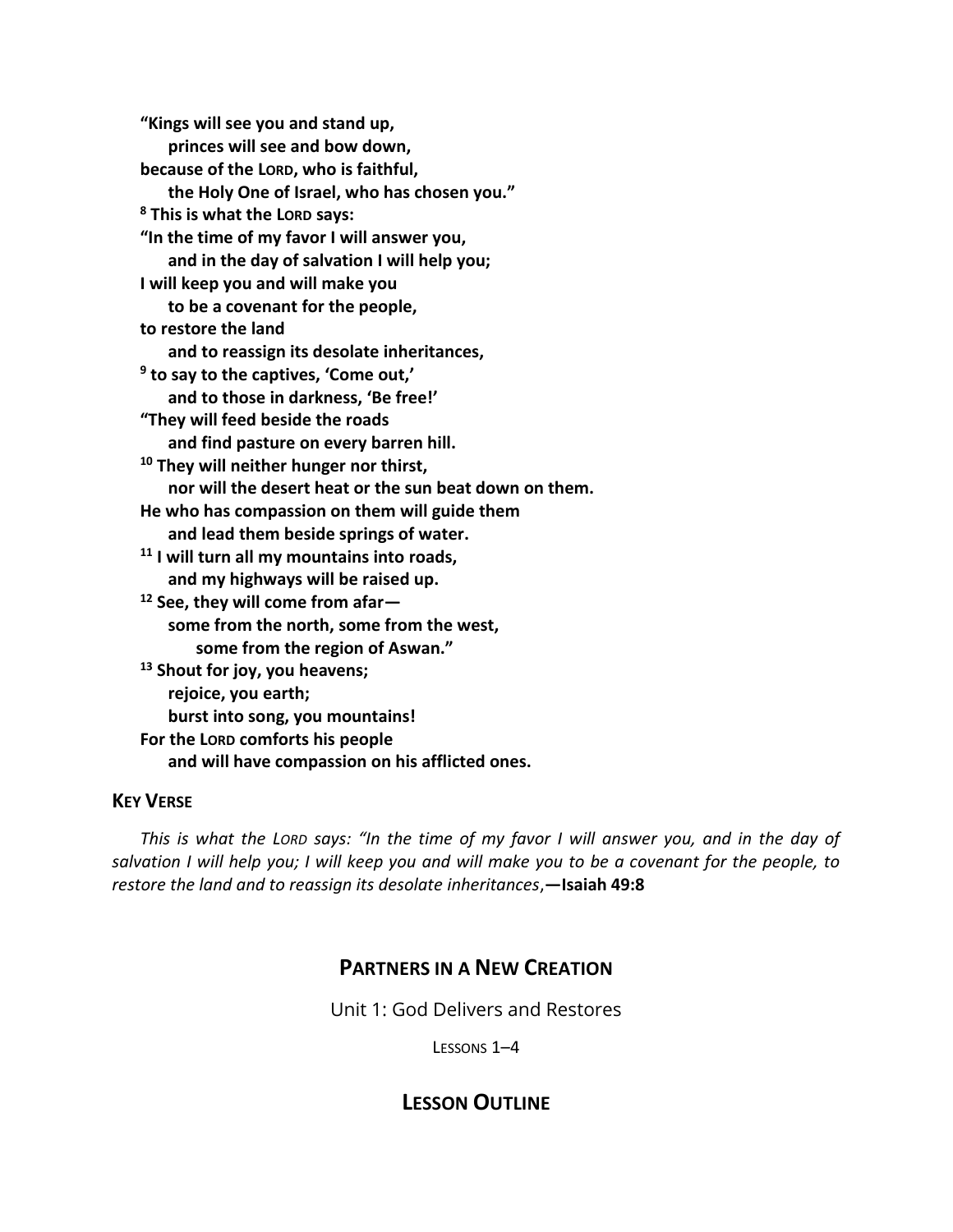#### Introduction

- A. The Right Time
- B. Lesson Context
- I. Identity of the Servant (Isaiah 49:1–5)
	- A. Called by God (vv. 1–3) *Some Polishing Needed*
- B. Confident in God (vv. 4–5) II. The Lord's Plan (Isaiah 49:6–13)
	- A. Call to All (vv. 6–7) *The Most Segregated Hour?*
	- B. Day of Salvation (vv. 8–12)
	- C. Call to Joy (v. 13)

#### Conclusion

- A. Speak and Sing
- B. Prayer
- C. Thought to Remember

## **HOW TO SAY IT**

Aswan*Az*-wawn.

Babylon*Bab-*uh-lun.

Gentiles*Jen-*tiles.

IsaiahEye-*zay-*uh.

## Introduction

#### **A. The Right Time**

Young people are constantly in a state of impatiently waiting for "the right time," which often feels like it will never come. They wait with eager anticipation for the day they can attain a learner's permit as a step to having a driver's license and maybe even a car. This taste of freedom may also come with new responsibilities as the new driver begins working and paying for gas and insurance. High school graduation looms large—and with it the need to successfully complete entrance exams, essays, and other prerequisites to begin college, trade school, or a chosen profession. Awaiting the right time (and the right person) to marry is also a source of anxious waiting. In all, young people desire to have the independence and freedom of adults—although whether they still want that when they also receive the responsibilities is open to debate!

Israel was also waiting impatiently, waiting for God to act (1 Peter 1:10–13). And while their freedom in him would certainly come with responsibilities, that day would also be one of great joy. All this would be accomplished through one servant eager to do God's will.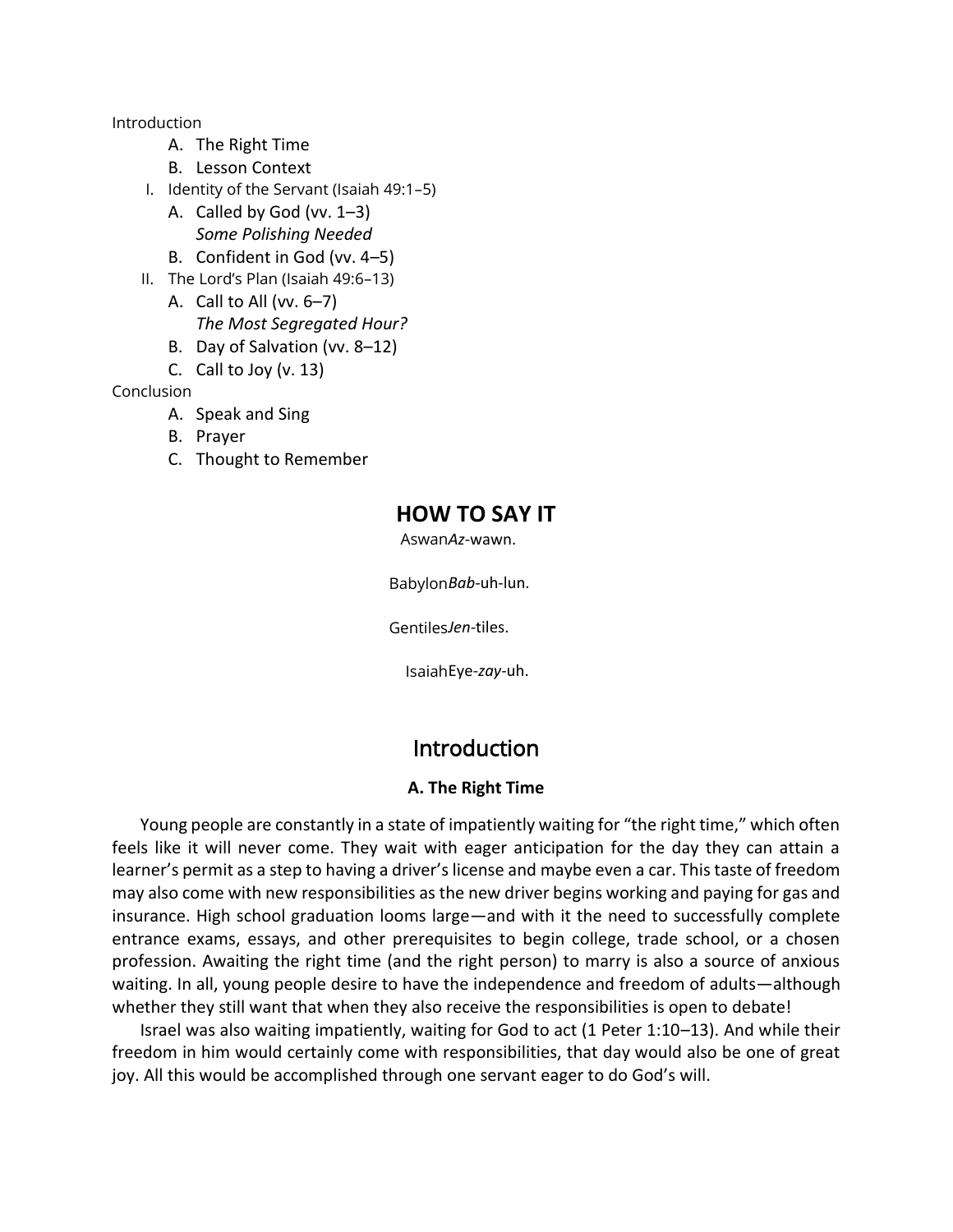#### **B. Lesson Context**

In the book of Isaiah, there are four poems about the Messiah (Isaiah 42:1–9; 49:1–7; 50:4–9 [or through 50:11]; and 52:13–53:12). They are called "Servant Poems" or "Servant Songs." A fifth passage, Isaiah 61:1–4, is sometimes added to the list because its content is very similar to the others, even though the word *servant* is not used in it. Our text today is from the second Servant Song. It is more than a poem about a servant. It is a prophecy about the work of Jesus, the Messiah. It is he who is the servant in the Servant Poems.

This Servant Song begins and ends with an appeal, not only to Israel but also to the nations of the world. The last three verses of Isaiah 48 exhort the people to flee from Babylon, and assurance is given that God will care for them as they travel. What's next?

## I. Identity of the Servant

**(ISAIAH 49:1–5)**

### **A. Called by God (vv. 1–3)**

#### **1a. Listen to me, you islands; hear this, you distant nations:**

The speaker—the servant—is not yet identified (see Isaiah 49:3, below). The exhortation to *listen* is a necessary precursor to receiving any news (example: Exodus 23:21–22). Though *hear this* means the same, their use together emphasizes that just hearing words will not be enough; the information must be believed and acted on. Without appropriate action, the act of listening remains unfulfilled. *Islands* and *you distant nations* refer first to scattered Israel but also to nations that are outside of God's covenant people.

#### **1b. Before I was born the LORD called me; from my mother's womb he has spoken my name.**

What could give a person more confidence in a calling than to know *the Lord called* that person from the *womb*? God's plan is not haphazard or slapdash; it's not being made up as humanity progresses, without an end in God's mind. Rather, God knows his intentions for the servant even before his mother was aware she was pregnant (see Isaiah 9:6; Matthew 1:21)!

Shakespeare asked, "What's in a name?" In the case of this servant, quite a lot! More important than revealing the *name* itself is the fact that God *has spoken* it. We've all experienced greeting someone who has clearly forgotten our name. It's not an unforgivable error, but it can have the effect of making the unnamed person feel unknown, anonymous. But God knows each of our names, and he cares about each of us personally, intimately, in ways that are not possible for unnamed masses.

#### **2a. He made my mouth like a sharpened sword,**

In context, the *sharpened sword* in a prophet's *mouth* likely refers to the words God calls his servant to speak prophetically. God imbues these words with authority (see Ephesians 6:17; Hebrews 4:12). Although Jesus' words bring peace when accepted, they also act to divide the righteous from the unrighteous (Matthew 10:34–39).

### **2b. in the shadow of his hand he hid me; he made me into a polished arrow and concealed me in his quiver.**

*The shadow* of God—whether *his hand* or his wings—is one way to speak of the safety of being in God's care (examples: Psalms 63:7; 91:1; Isaiah 51:16). Like *a polished arrow* God kept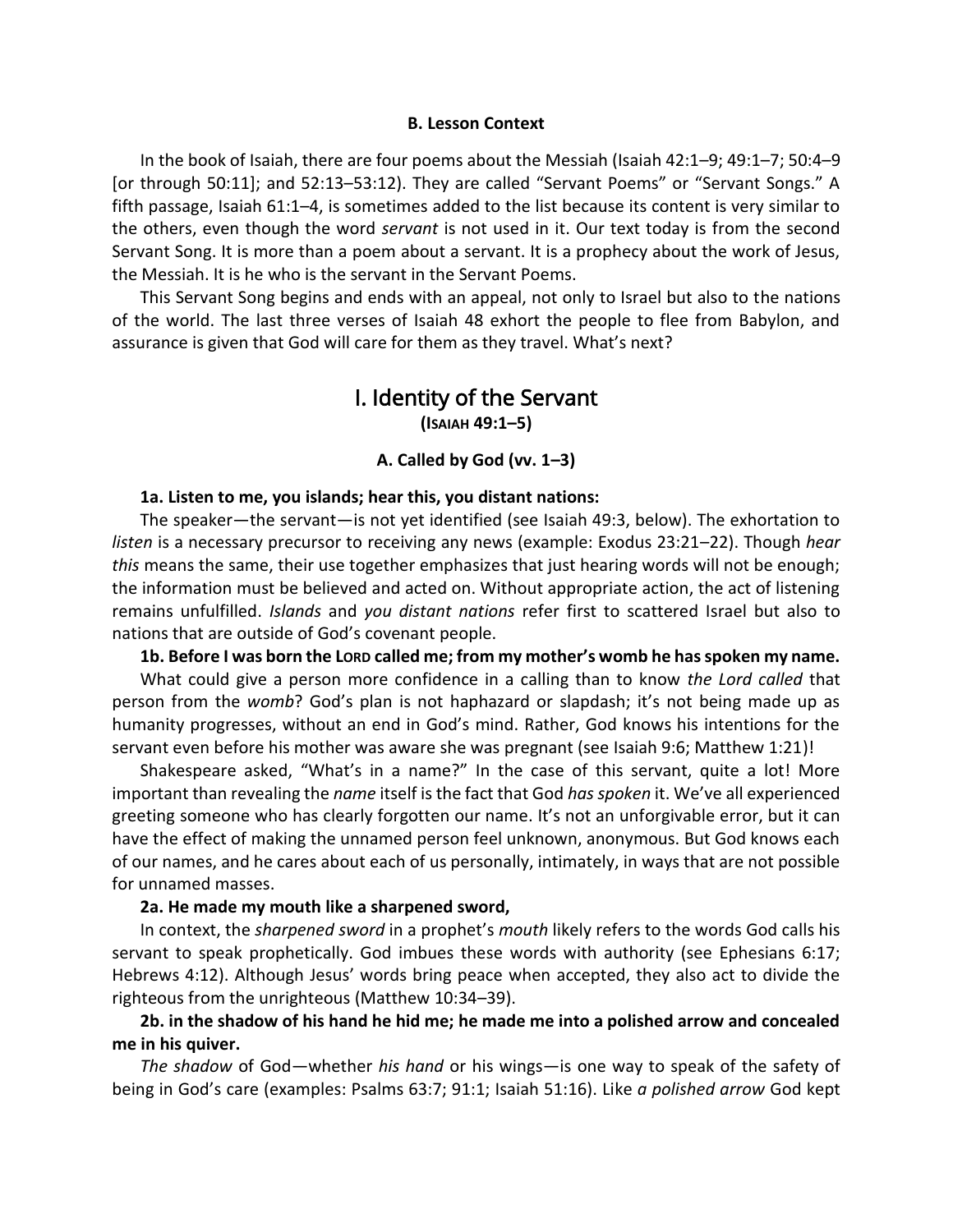the servant safe and at the ready so that when his task came, the servant would be perfectly able to accomplish his work. In conjunction with the image of the sword, this implies judgment to those who do not accept the words the servant speaks.

#### **3. He said to me, "You are my servant, Israel, in whom I will display my splendor."**

The Lord names the speaker his *servant* (see Lesson Context). A few explanations can be given for why *Israel* is named. One view is that Jesus is the true Israel, and this is simply a figure of speech. Because Jesus is the fulfillment of God's plan to bless all nations (Genesis 12:1–3), he represents the pinnacle of all the nation of Israel was meant to be. Another possibility is that God does speak here to the nation as the people *in whom I will display my splendor.* If this is this case, then Israel would be fulfilled in the church, which has taken up Israel's spiritual mantel and carried the good news of the Messiah into all the world. And because the church is Christ's body, empowered by the Spirit, ultimately the servant really *is* Jesus.

#### **B. Confident in God (vv. 4–5)**

### **4. But I said, "I have labored in vain; I have spent my strength for nothing at all. Yet what is due me is in the LORD's hand, and my reward is with my God."**

Is there any more discouraging feeling than to look at one's work and feel that you *have labored in vain*? Because God's definition of success is not a conventional, earthly definition, faithful servants can be discouraged. For instance, the prophet Jeremiah faithfully proclaimed what God wanted him to say (2 Chronicles 36:12). But from a human standpoint he failedbecause Judah did not repent and went into captivity, and Jerusalem was destroyed by the Babylonians (36:15–21).

Jesus also experienced discouragement: when the disciples experienced fear in place of faith (examples: Matthew 8:26; Luke 12:28), when his friends fled and betrayed him (Mark 14:43–72), and when he hung on a brutal cross to die in excruciating pain (Matthew 27:46; see Psalm 22). But Jesus had even more reason than Jeremiah for confidence that his work and the *reward* for his work were in God's hands. Human understandings of Jesus' work were nothing compared to knowing that the Father would reward his Son for his faithful ministry and sacrifice.

### **5. And now the LORD says—he who formed me in the womb to be his servant to bring Jacob back to him and gather Israel to himself, for I am honored in the eyes of the LORD and my God has been my strength—**

*The womb* recalls Isaiah 49:1b, while the servant's future glory points back to 49:3. This repetition is one way Isaiah expressed the confidence the servant would feel; repetition of this nature is typical in Hebrew poetry. *My God has been my strength* represents a reversal of 49:4. Whereas the servant had felt that his strength was wasted, with God that strength would be renewed and sustained (Isaiah 12:2; 33:2; 40:29–31; etc.).

In this verse the words *Jacob* and *Israel* are used interchangeably, as they were in the book of Genesis. Sometimes the word *Israel* in the book of Isaiah means only the northern kingdom of that name, as distinct from the southern kingdom of Judah. At other times, however, the word *Israel* refers to all the Jewish people in both northern and southern kingdoms together. At this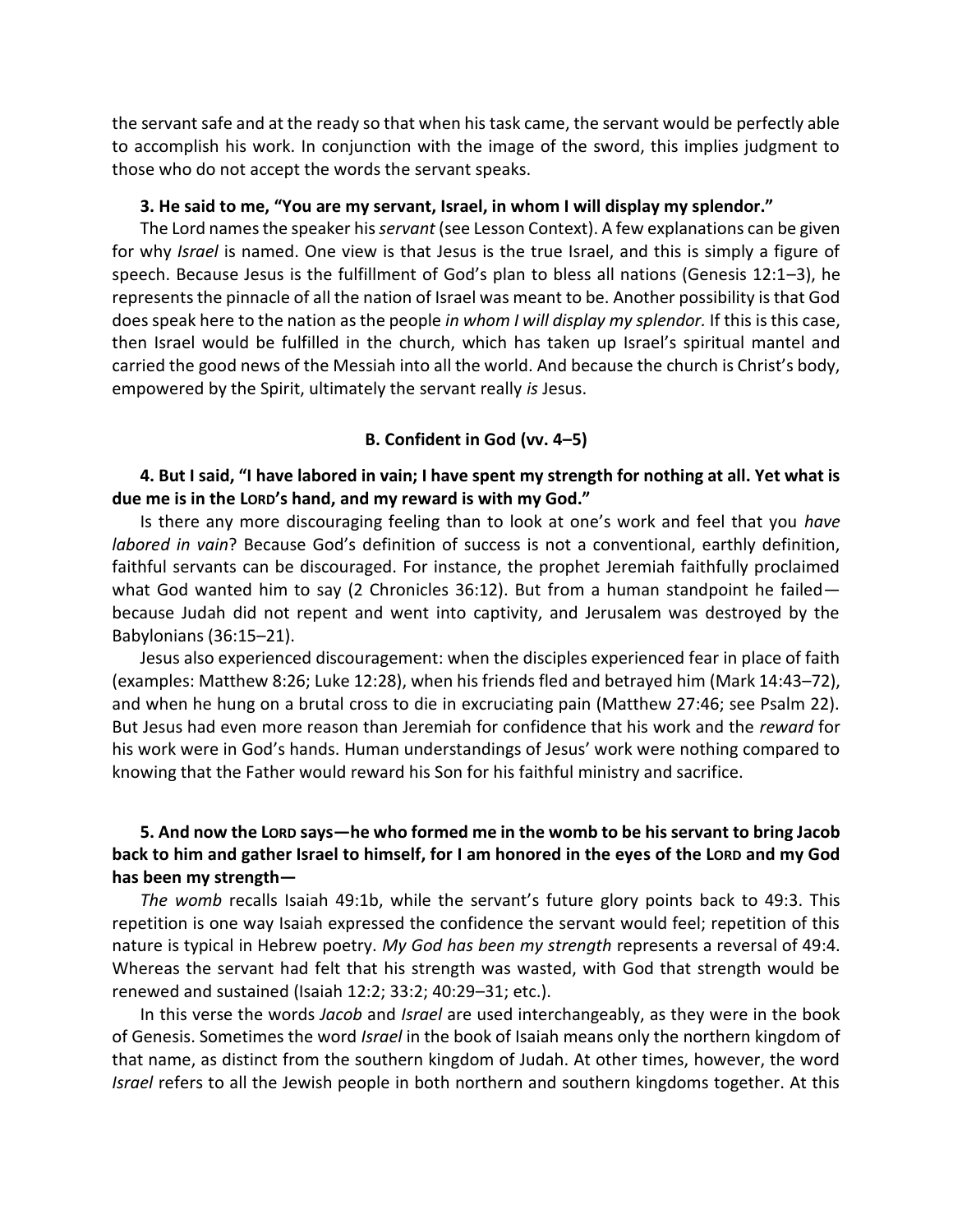time the servant could only anticipate gathering Israel together, and its redemption would glorify God's name.

## II. The Lord's Plan

**(ISAIAH 49:6–13)**

### **A. Call to All (vv. 6–7)**

**6a. he says: "It is too small a thing for you to be my servant to restore the tribes of Jacob and bring back those of Israel I have kept.**

The last verses of the printed text primarily concern a gathering of God's people, but which one? Some scholars see this passage as further comments about the return from Babylon that took place after Persia's Cyrus the Great captured Babylon. Others think that the reference to the Gentiles in Isaiah 49:6b (below) is a strong reason to interpret it as referring to believers around the world who come to Christ during the church age. A third option is that this is a prophecy about a return of Jews to Israel in the millennium that is still in the future. These differences may be matters for discussion, but they should not evolve into dissension and division. The main thing is to remember that from Isaiah's perspective this is a prophecy involving the *servant* of the Lord. The fulfillment is certain.

Nothing in the history of *the tribes of Jacob* suggests that restoring the people would be *too small a thing.* The people struggled with faithfulness throughout their days in Egypt, the wilderness, and the promised land. Indeed, though *Israel* had been a united nation, idolatry contributed to their fracturing into the northern 10 tribes and southern 2. The way God speaks to the servant here suggests that not only Judah would be restored, but all the tribes. The 10 had been lost in Assyria or assimilated into people later called Samaritans for generations by this point. This was a huge task, easy only for the Lord to accomplish.

### **6b. "I will also make you a light for the Gentiles, that my salvation may reach to the ends of the earth."**

The affirmation is made that the Lord's plan was for the message of redemption in Christ to include *Gentiles* as well as the Jews (see Isaiah 49:3, above; also lesson 4). Paul and Barnabas cited this verse as a justification for their decision to turn to the Gentiles (Acts 13:46). Later Paul would write in Romans 1:16 that the gospel was to the Jews first, and then to the Gentiles. This salvation has a far reach, including the entire *earth.*

### **7a. This is what the LORD says—the Redeemer and Holy One of Israel—to him who was despised and abhorred by the nation, to the servant of rulers:**

What *the Lord* does flows from his character, and the titles attributed to God result from his actions. *The Redeemer … of Israel* acted to free the people from slavery in Egypt (Exodus 6:6; 15:13; etc.). God chose Israel as his special people, but whether they acted in holiness or not, God remained the *Holy One* (2 Kings 19:22).

God's titles here emphasize his power and majesty, fidelity to his promises, and his sole claim of holiness. This is the Lord who addressed *him who was despised and abhorred by the nation.* Being rejected by so many could make the *servant* wonder if God had also rejected him.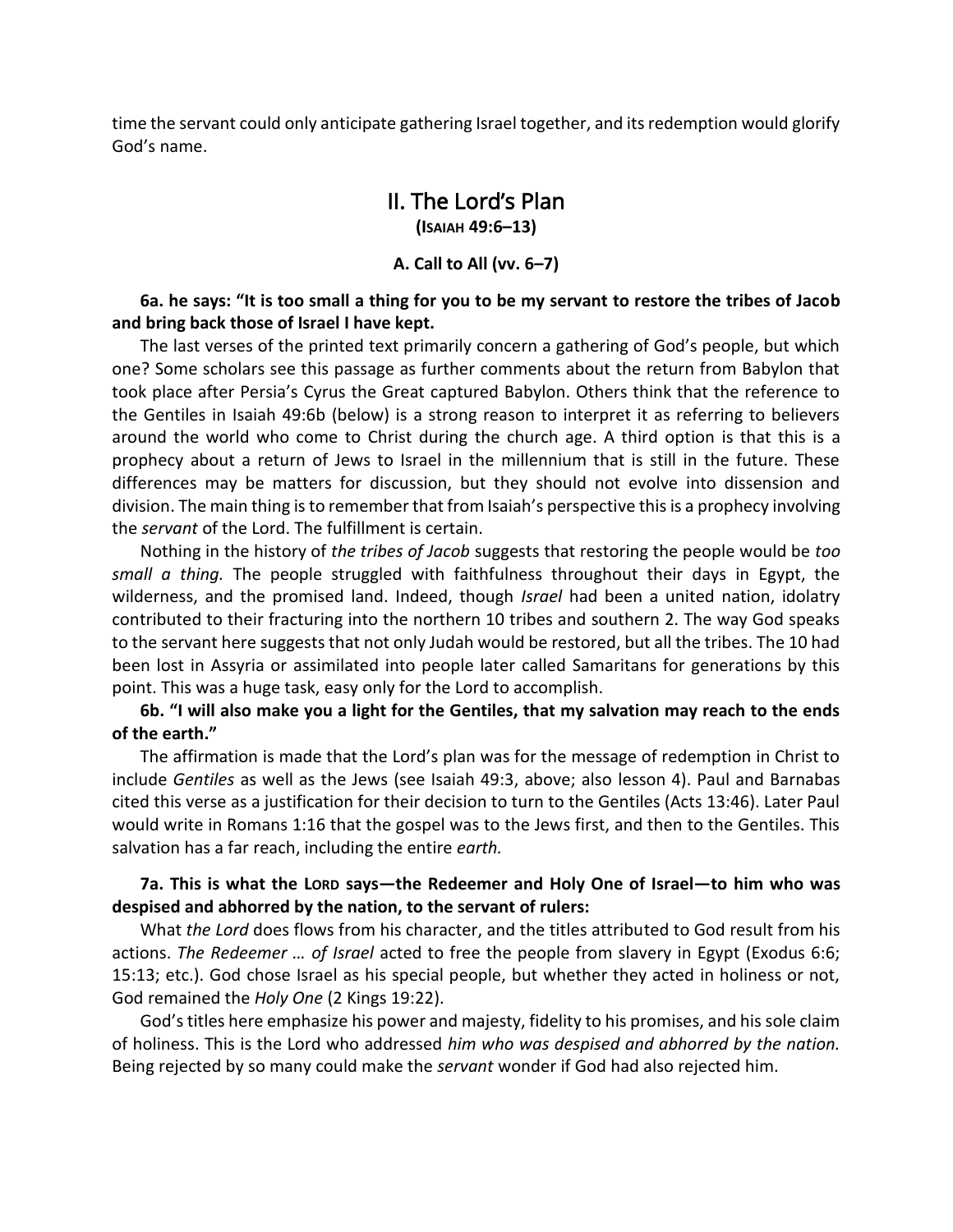### **7b. "Kings will see you and stand up, princes will see and bow down, because of the LORD, who is faithful, the Holy One of Israel, who has chosen you."**

Effectively, the rejection of man and nation (Isaiah 49:7a) is here dismissed. Both *kings* and *princes* will heed the servant's words. As with any success in ministry, it is not based on the charisma or magnetism or leadership qualities of the preacher or missionary. Success is not the result of ironclad apologetics or perfect servant ministry. The reason people respond with worship when hearing the gospel is because *the Lord … is faithful.*

#### **B. Day of Salvation (vv. 8–12)**

### **8. This is what the LORD says: "In the time of my favor I will answer you, and in the day of salvation I will help you; I will keep you and will make you to be a covenant for the people, to restore the land and to reassign its desolate inheritances,**

*In the time of* God's *favor* and *the day of salvation* are parallel terms here. Both denote the time when God would hear his people and act again on their behalf. In the short term, this would be seen in the people's return from Babylon. Ultimately, however, this day is fulfilled in Jesus. Paul quoted this assertion in 2 Corinthians 6:2 in reference to a person's accepting the invitation of salvation in Christ. There is no bad time to accept the gift of salvation!

The promise is primarily to the servant, but it extends beyond that to include *a covenant for the people.* Though we might expect this was a promise made with Israel, context suggests instead that the nations are intended here. God would work in them to bring about his promise of restoring the people. *To restore the land and to reassign its desolate inheritances* once again should be read as parallel terms. This promise recalls the land distributions made by Joshua after Israel had completed the basic conquest of the land (Joshua 14:1). Judah had been left bereft after the exiles went to Babylon, but all that land would be reassigned and renewed.

#### **9a. "to say to the captives, 'Come out,' and to those in darkness, 'Be free!'**

This concept directly relates to God's role as redeemer (see Isaiah 49:7a, above). The imagery continues the idea that those who are oppressed or *in darkness* may shed their fears because God has chosen to rescue them (9:2).

#### **9b. "They will feed beside the roads and find pasture on every barren hill.**

The imagery from here through Isaiah 49:11 (below) is of herds coming home. A shepherd would expect to find greener pastures in valleys, near flowing streams of waters. But the abundance God promises through the servant is so great that vegetation would grow even beside the busiest of *roads* and *on every barren hill* that otherwise might be desolate, rocky, and too harsh for pastureland. This last phrase is also noteworthy because idolatry was frequently associated with high places (examples: Leviticus 26:30; Numbers 33:52; Deuteronomy 12:2). But God's promise is that his own faithful people will be able to eat safely in places that had previously been polluted by idolatrous practices. The entire creation is God's, and he will reclaim it from the evil that has invaded it.

**10. "They will neither hunger nor thirst, nor will the desert heat or the sun beat down on them. He who has compassion on them will guide them and lead them beside springs of water.**

It's easy to read these promises from a spiritual point of view, assuming that *hunger* and *thirst* are metaphors for the longing for God. Isaiah's original audience, however, would have looked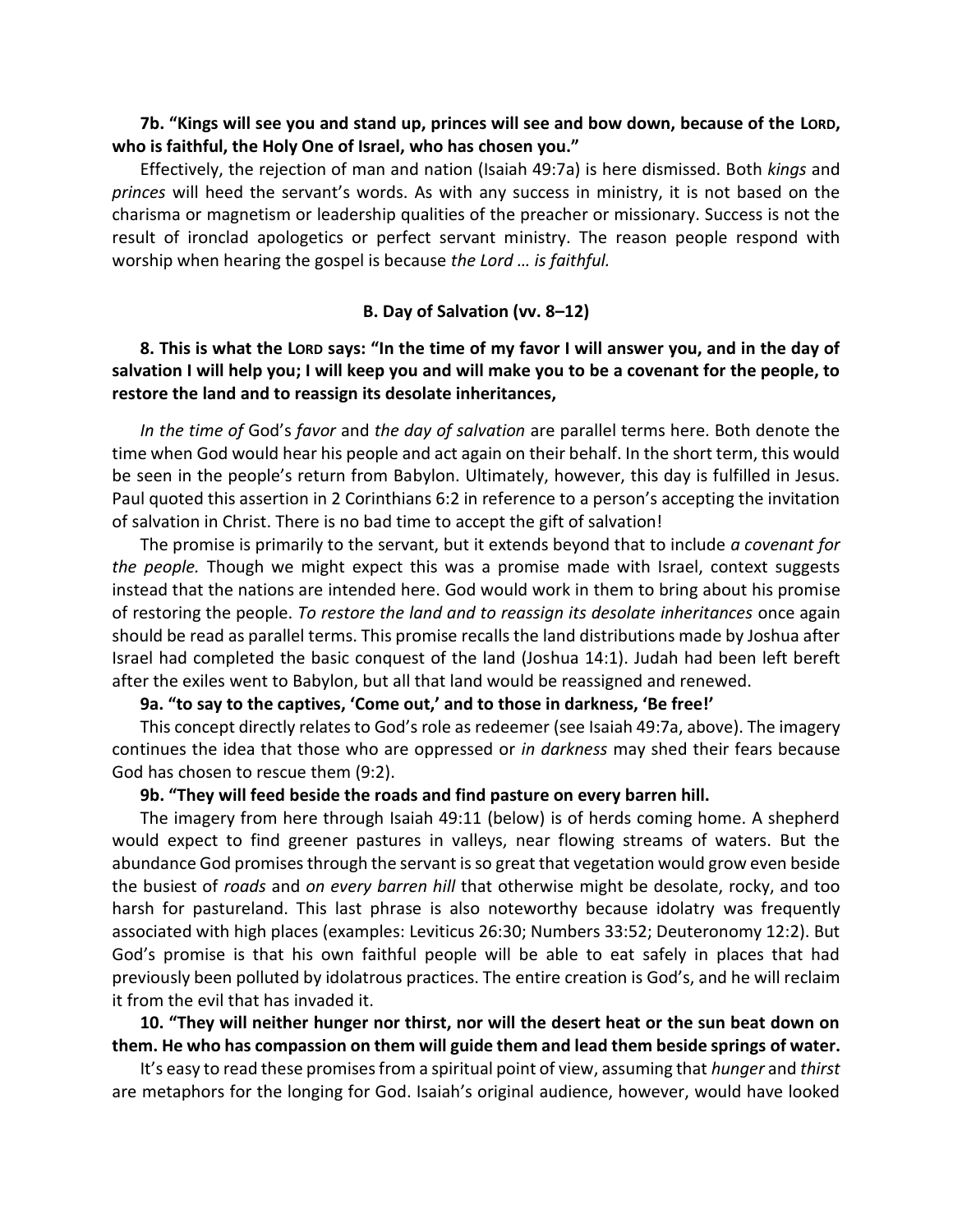forward to security against scarcity, especially following exile in Babylon. Protection from *heat* and *sun* might suggest that the people would not need to work through the noon hour, when conditions like heatstroke are more likely to occur. And there would be no search for water because the servant guides them *beside springs of water* (compare Psalm 23). Keeping with the imagery of herds returning home, there would be plenty to graze on and the heat would not sap their energy. Water would run plentifully.

Jesus fulfilled this verse both literally and figuratively (Luke 4:16–21; John 6:35). His encounter with the Samaritan woman speaks to his power over spiritual thirst (4:10, 13–14). And one need only look to the feeding of the 5,000 to realize that Jesus is more than capable of alleviating hunger (Matthew 14:13–21).

### **11. "I will turn all my mountains into roads, and my highways will be raised up.**

A traveler approaching a mountain in ancient times had three options: go over it, go around it, or turn around. Going over might be the most direct route, but all sorts of dangers are found on the heights. But when the servant led the people, even in the *mountains* there would be a safe way across. The *highways* here likely refer to desert roads that would have been sunken; raising them made them less treacherous to follow.

### **12. "See, they will come from afar—some from the north, some from the west, some from the region of Aswan."**

Two directions are given as starting points for the pilgrims who make this journey *from afar.* This could imply the return of the 10 tribes of Israel that disappeared *north* into Assyria and the arrival of Gentiles from the Mediterranean to *the west.* The exiles in Babylon would return from the east. *The region of Aswan* likely refers to land near the southern border of Egypt, as suggested by a copy of Isaiah found in the Dead Sea Scrolls. So by explicit citation and by implication, all directions are covered; people will come from everywhere.

### **C. Call to Joy (v. 13)**

### **13. Shout for joy, you heavens; rejoice, you earth; burst into song, you mountains! For the LORD comforts his people and will have compassion on his afflicted ones.**

*Shout*, *rejoice*, and *burst into song* are parallel terms here. The repetition once again emphasizes that joyful song is the correct impulse following God's works. In Hebrew thinking, the sky contained several layers of *heavens* (Deuteronomy 10:14; 1 Kings 8:27; etc.). These heavens rested on the *mountains* as a ceiling is supported by firm pillars; the *earth* sat beneath. Isaiah calls all creation to enter into praise when *the Lord* announces his intentions to comfort *his people* and *have compassion on his afflicted ones.* Paul picks up this theme, declaring that creation still suffers until God's people are revealed (Romans 8:18–22).

# **Conclusion**

### **A. Speak and Sing**